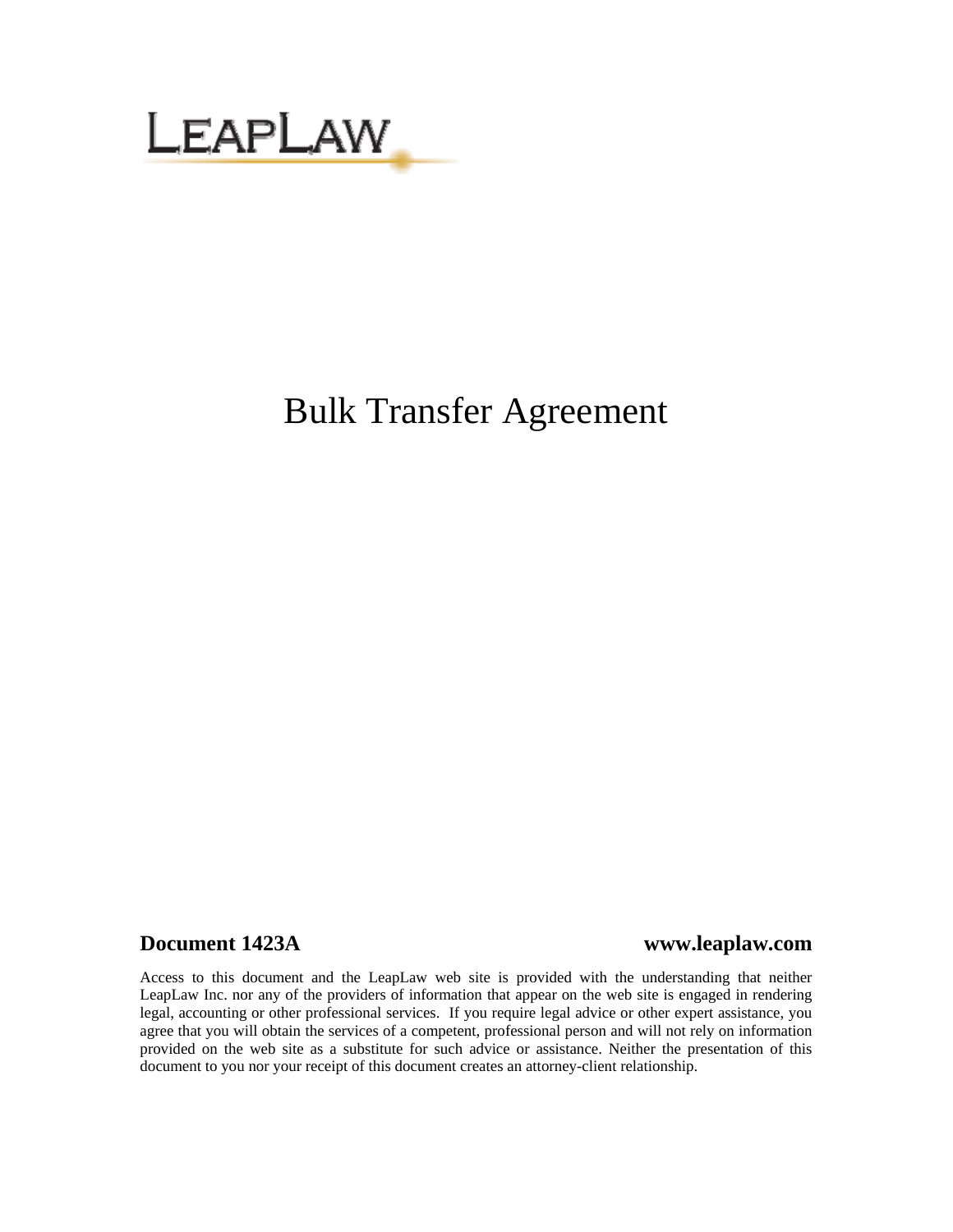### **BULK SALES AGREEMENT**

THIS BULK SALES AGREEMENT, made this day of  $\qquad \qquad .20$ . (the "**Agreement**") is by and between [COMPANY NAME] a \_\_\_\_\_\_\_\_\_\_\_\_\_\_\_\_ [corporation] (the "**Seller**") and [COMPANY NAME], a \_\_\_\_\_\_\_\_\_\_\_\_\_ [corporation] (the "**Purchaser**")

WHEREAS, the Purchaser and the Seller have entered into a [Purchase] Agreement dated as of [DATE] (as amended and in effect from time to time, the "**Purchase Agreement**"), pursuant to which the Purchaser will acquire all of the assets of the Seller [and all of the stock of COMPANY NAME], upon the terms and subject to the conditions set forth in the Purchase Agreement;

NOW, THEREFORE, for good and valuable consideration, the receipt and sufficiency of which are hereby acknowledged, and in consideration of the mutual covenants and obligations herein contained, the parties hereto agree as follows:

**1. Agreement to Sell**. The Seller shall sell to the Purchaser, and the Purchaser shall buy from the Seller, all of that certain stock of goods, wares and merchandise belonging to the Seller, and now located in the storeroom at [LOCATION], together with all furniture and fixtures therein, belonging to the Seller.

**2. Store Closed for Inventory**. Upon the execution and delivery of this contract, properly signed and executed, and the payment of the earnest money hereinafter mentioned, the store shall be closed temporarily, and an inventory taken immediately, and delivered to the Purchaser, at the invoice cost [AMOUNT] (US \$\_\_\_\_\_\_\_) Dollars, without including transportation charges or expenses, deducting, however, any depreciation on account of damages, wear and tear.

**3. Invoice Valuation or Arbitration**. The goods, wares and merchandise and furniture and fixtures shall be inventoried at [LOCATION].

**4. Time to Complete Inventory**. Ten (10) days shall be allowed to complete the inventories, upon which date all of the property shall be thereupon delivered by the Seller to the Purchaser.

**5. Deposit in Escrow to Secure Compliance with Bulk Sales Law.** The Purchaser, in consideration of the premises, shall, upon the execution of this contract, deposit in escrow in the [NAME OF BANK], the sum of [AMOUNT] (US \$\_\_\_\_\_\_\_) Dollars as earnest money to bind the trade, the sum to be returned to the Purchaser in case the Seller fail to make good title to the property, and upon the consummation of the deal and the tender of the Seller to the Purchaser of their certain bill of sale to the property, showing that the Seller have complied with all the requirements and conditions of the Bulk Sales Law of [STATE] and that they will furnish to Purchaser a full and complete list of all creditors of the store, together with the amounts due the creditors, that the creditors shall be immediately paid in full such amounts as may be due them, and that the total amount shown to be due by the Seller shall be deposited in escrow in [NAME OF BANK], until all creditors of the store shall give a release of their claim against the store,

**Bulk Sales Agreement www.leaplaw.com**